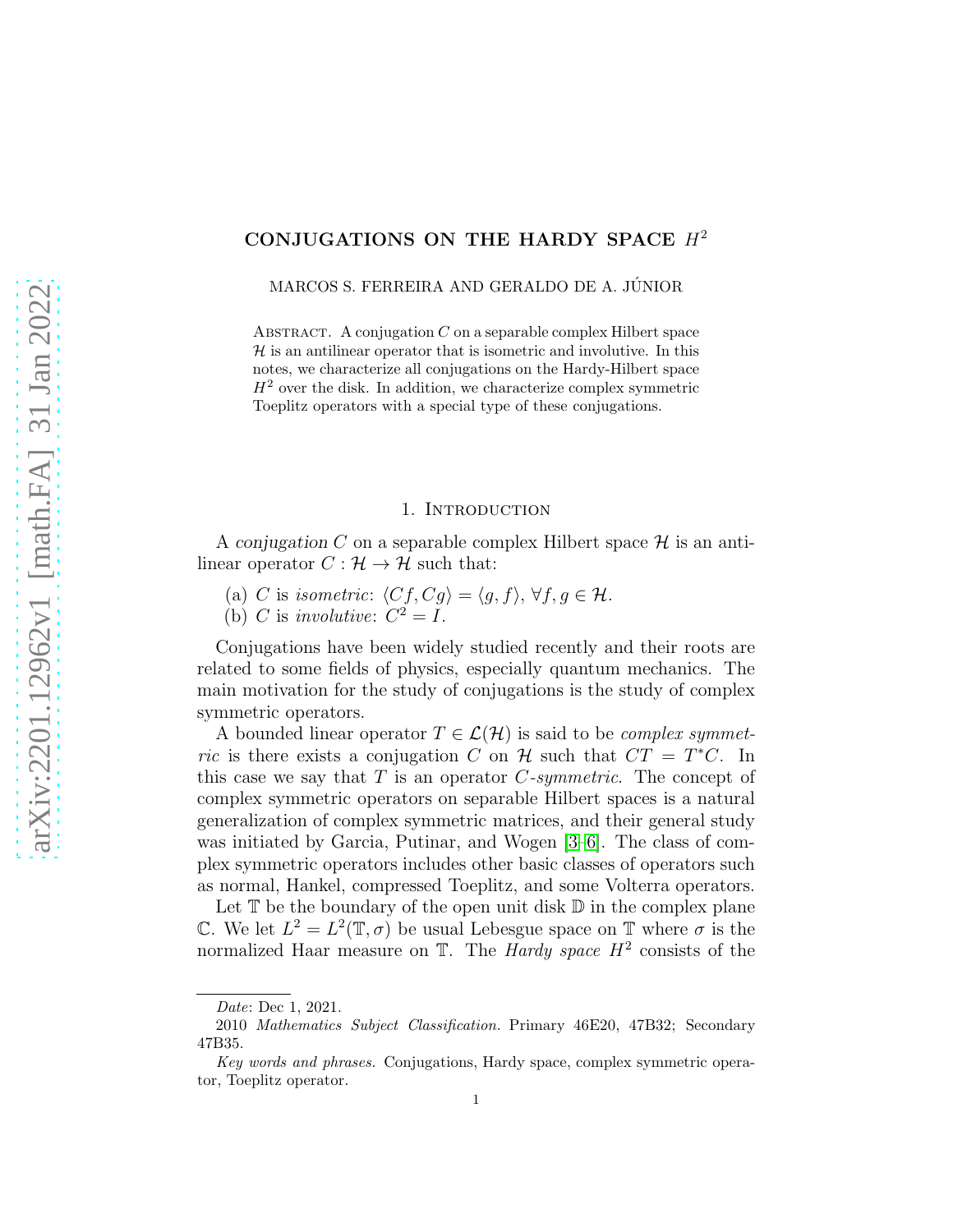all holomorphic functions  $f$  on the unit disk  $\mathbb D$  such that

$$
\sup_{0 < r < 1} \int_{\mathbb{T}} |f(r\zeta)|^2 d\sigma(\zeta) < \infty.
$$

As is well known, the Hardy space  $H^2$  is isometrically identified with a closed subspace of  $L^2$  via the boundary functions. Indeed, if  $f \in H^2$ , considering the function  $f_r$  given by  $f_r(\zeta) = f(r\zeta)$ , we have the radial limit

$$
f^*(\zeta)=\lim_{r\to 1}f_r(\zeta)
$$

there exists for almost every  $\zeta \in \mathbb{T}$  and holds

$$
\lim_{r \to 1} \int_{\mathbb{T}} |f_r - f^*|^2 d\sigma(\zeta) = 0.
$$

Since  $\{e_n(e^{i\theta})=e^{in\theta}: n \in \mathbb{Z}\}\$ is an orthonormal basis for  $L^2$ , we have that  $\{z^n : n = 0, 1, 2, \ldots\}$  is an orthonormal basis for  $H^2$  and therefore  $f \in H^2$  if and only if

$$
f(z) = \sum_{n=0}^{\infty} a_n z^n
$$
 where 
$$
\sum_{n=0}^{\infty} |a_n|^2 < \infty.
$$

For each  $\phi \in L^{\infty}$ , the *Toeplitz operator*  $T_{\phi}: H^2 \to H^2$ , with symbol  $\phi$ , is defined by

$$
T_{\phi}f=P\left(\phi f\right),\,
$$

for all  $f \in H^2$ , where  $P: L^2 \to H^2$  is the orthogonal projection.

The concept of Toeplitz operators generalizes the concept of Toeplitz matrices and their general algebraic properties were studied by Brown and Halmos first addressed by [\[1\]](#page-5-2). One of the first examples of complex symmetric Toeplitz operator is due to Guo and Zhu [\[8\]](#page-5-3). In this work, Guo and Zhu raised the question of characterizing complex symmetric Toeplitz operators on the Hardy space  $H^2$ .

The most natural conjugation in  $H^2$  is  $\mathcal J$  given by

<span id="page-1-0"></span>
$$
\mathcal{J}f(z) = \overline{f(\overline{z})},
$$

or in general  $C_{\lambda} f(z) = \overline{f(\lambda \overline{z})}$ , with  $\lambda \in \mathbb{T}$  (see [\[9,](#page-5-4) Lemma 2.3]). Thus, if we write  $f(z) = \sum_{n=0}^{\infty} a_n z^n \in H^2$  we have to

(1) 
$$
C_{\lambda}f(z) = \sum_{n=0}^{\infty} \overline{a_n} \overline{\lambda^n} z^n.
$$

Recently, a more general class of conjugations has been introduced in [\[10\]](#page-5-5). Li, Yang and Lu considered sequences  $\alpha = {\alpha_0, \alpha_1, \alpha_2, \cdots}$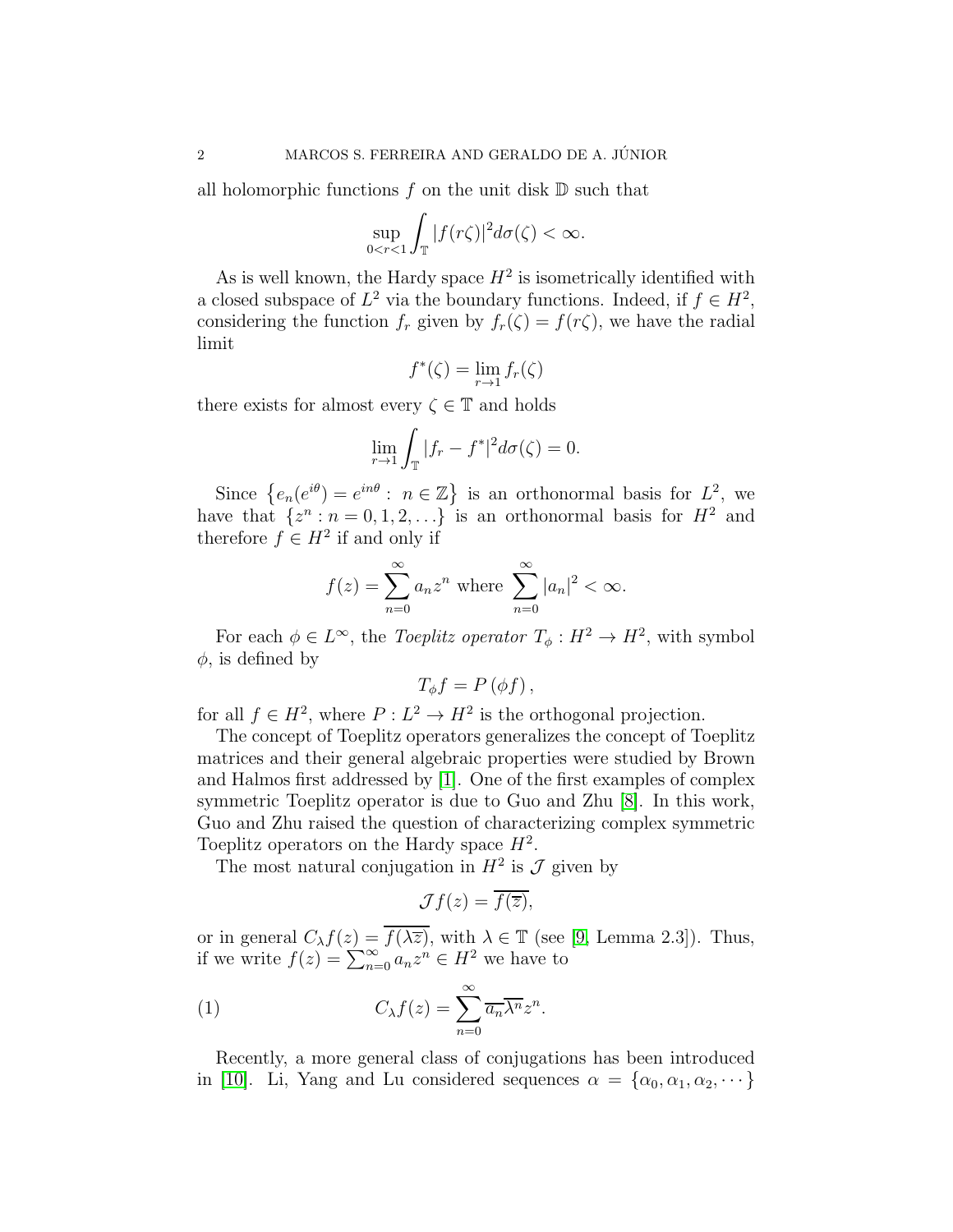where  $\alpha_m \in \mathbb{T}$  and showed that  $C_\alpha : H^2 \to H^2$  defined by

<span id="page-2-0"></span>(2) 
$$
C_{\alpha} \left( \sum_{n=0}^{\infty} a_n z^n \right) = \sum_{n=0}^{\infty} \overline{a_n} \alpha_n z^n
$$

is a conjugation on  $H^2$ . Naturally, if  $\alpha_m = \overline{\lambda^m}$  for each  $m = 0, 1, 2, \cdots$ then  $C_{\alpha} = C_{\lambda}$ .

The purpose of this paper is to use the fact that every conjugation C on  $H^2$  is of type  $C = U^* \mathcal{J} U$ , where U is an unitary operator, and to find other conjugations on  $H^2$  that generalize [\(2\)](#page-2-0). As a consequence, we guarantee a characterization for complex symmetric Toeplitz operators.

## 2. Main results

In [\[2\]](#page-5-6) Ferreira showed the important role that conjugation  $\mathcal{J}f(z) =$  $\overline{f(\overline{z})}$  plays in the study of conjugations on  $H^2$ , namely:

<span id="page-2-1"></span>**Theorem 1.** *C* is a conjugation on  $H^2$  if, and only if, there exists an unitary operator  $U: H^2 \to H^2$  such that  $C = U^* \mathcal{J} U$ .

*Proof.* See Theorem 2.1 and Proposition 2.3 in [\[2\]](#page-5-6).  $\Box$ 

The previous theorem gives us a method of finding conjugations over  $H^2$ . Some are well known, such as  $(2)$ . The proof of the next lemma is left to the reader.

**Lemma 2.** If  $\{\zeta_1, \zeta_2, \ldots\}$  is a sequence where  $\zeta_j \in \mathbb{T}$ , then  $\{1, \zeta_1 z, \zeta_2^2 z^2, \ldots\}$ is an orthonormal basis for  $H^2$ .

<span id="page-2-3"></span>**Proposition 3.** If  $\zeta = {\zeta_1, \zeta_2, \ldots}$  is a sequence where  $\zeta_j \in \mathbb{T}$ , then  $C_{\zeta}: H^2 \to H^2$  defined by

<span id="page-2-2"></span>(3) 
$$
\mathcal{C}_{\zeta}\left(\sum_{n=0}^{\infty} a_n z^n\right) = \sum_{n=0}^{\infty} \overline{a_n} \overline{\zeta_n^{2n}} z^n
$$

is a conjugation on  $H^2$ .

*Proof.* Consider the unitary operator U on  $H^2$  given by  $Uz^n = (\zeta_n z)^n$ , with  $n = 0, 1, 2, \ldots$  $n = 0, 1, 2, \ldots$  $n = 0, 1, 2, \ldots$  We have from Theorem 1 that  $U^* \mathcal{J} U$  is a conjugation for  $H^2$ . We claim that  $\mathcal{C}_{\zeta} = U^* \mathcal{J} U$ . In fact, if  $f(z) = \sum_{n=0}^{\infty} a_n z^n \in$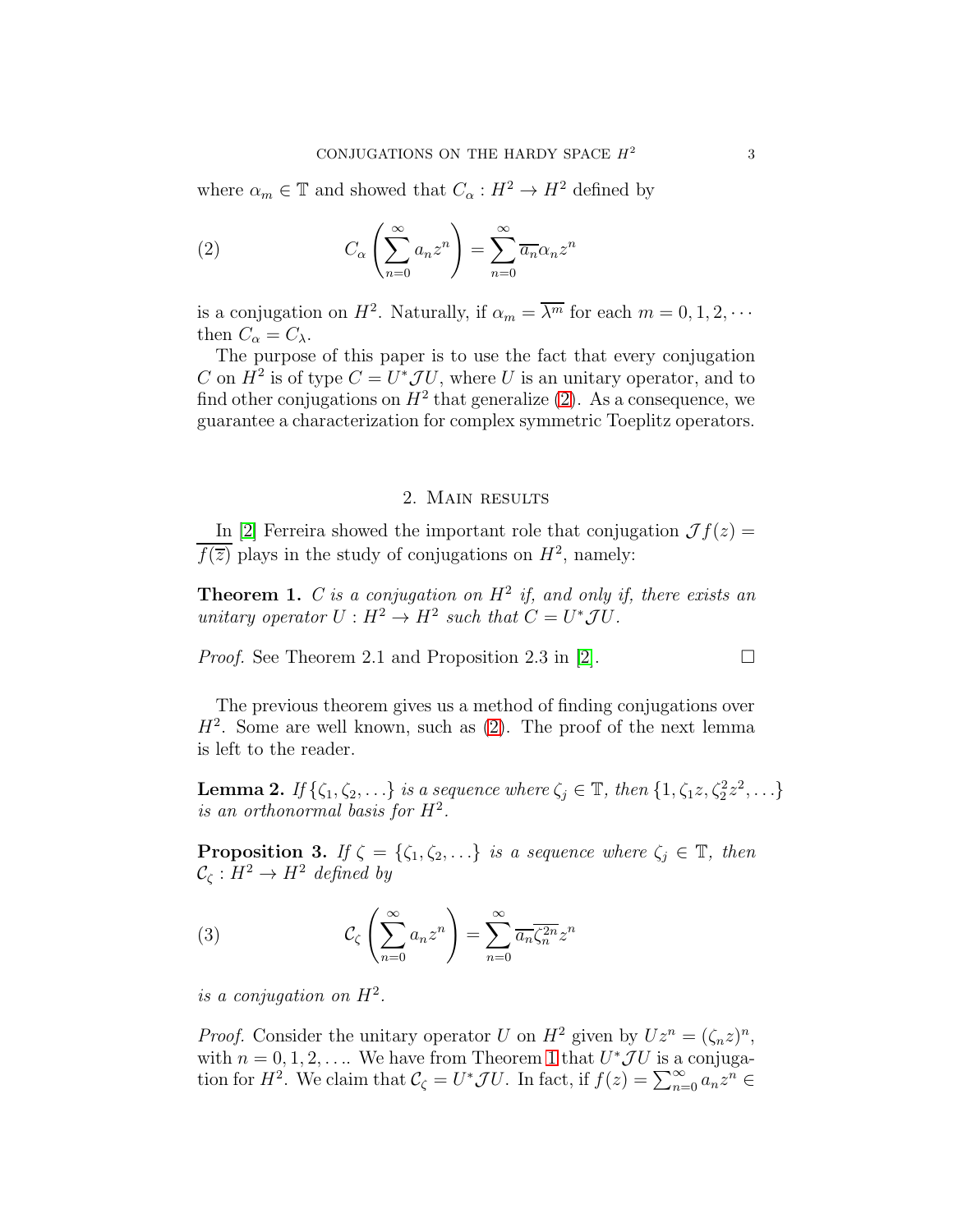$H^2$  then

$$
U^* \mathcal{J} U f(z) = U^* \mathcal{J} \left( \sum_{n=0}^{\infty} a_n \zeta_n^n z^n \right)
$$
  

$$
= U^* \left( \sum_{n=0}^{\infty} \overline{a_n} \overline{\zeta_n^n} z^n \right)
$$
  

$$
= U^* \left( \sum_{n=0}^{\infty} \overline{a_n} \overline{\zeta_n^{2n}} (\zeta_n^n z^n) \right)
$$
  

$$
= \sum_{n=0}^{\infty} \overline{a_n} \overline{\zeta_n^{2n}} z^n,
$$

as wished.  $\square$ 

Of course we can get  $(1)$  and  $(2)$  from  $(3)$ :

Example 4. Let  $e^{i\theta/2} \in \mathbb{T}$  and consider  $\zeta = \{e^{i\theta/2}, e^{i\theta/2}, e^{i\theta/2}, \dots\}$ . By Proposition [3](#page-2-3) we have  $\mathcal{C}_{\zeta}$  is a conjugation on  $H^2$  where

$$
\mathcal{C}_{\zeta}\left(\sum_{n=0}^{\infty} a_n z^n\right) = \sum_{n=0}^{\infty} \overline{a_n} \overline{(e^{i\theta/2})^{2n}} z^n = \sum_{n=0}^{\infty} \overline{a_n} \overline{(e^{i\theta})^n} z^n
$$

that is,  $\mathcal{C}_{\zeta} = C_{e^{i\theta}}$ .

**Example 5.** Let  $\zeta = \left\{ \overline{e^{i\theta_1/2}}, \overline{e^{i\theta_2/4}}, \cdots, \overline{e^{i\theta_n/2n}}, \cdots \right\}$ . By Proposition [3](#page-2-3)  $C_{\zeta}$  is given by

$$
\mathcal{C}_{\zeta}\left(\sum_{n=0}^{\infty} a_n z^n\right) = \sum_{n=0}^{\infty} \overline{a_n} \overline{\left(e^{i\theta_n/2n}\right)^{2n}} z^n = \sum_{n=0}^{\infty} \overline{a_n} e^{i\theta_n} z^n
$$

that is,  $\mathcal{C}_{\zeta}$  is the conjugation [\(2\)](#page-2-0).

The standard in the coefficients of conjugations  $(1)$ ,  $(2)$  and  $(3)$  is generally repeated. In fact, by Theorem [1](#page-2-1) all conjugations on  $H^2$  are of the type  $C = U^* \mathcal{J} U$  with U unitary. Thus C can be seen to be AJ where  $A = U^*JUJ$  is an J-symmetric unitary operator (see also [\[7,](#page-5-7) Lemma 3.2]). We have the following:

<span id="page-3-1"></span>**Proposition 6.** If C is a conjugation on  $H^2$ , then

<span id="page-3-0"></span>(4) 
$$
C\left(\sum_{n=0}^{\infty} a_n z^n\right) = \sum_{n=0}^{\infty} \sum_{m=0}^{\infty} \overline{a_n} b_m^{(n)} z^m,
$$

where  $\left\{b_m^{(n)}\right\}^{\infty}$ it is a summable square sequence.<br> $m=0$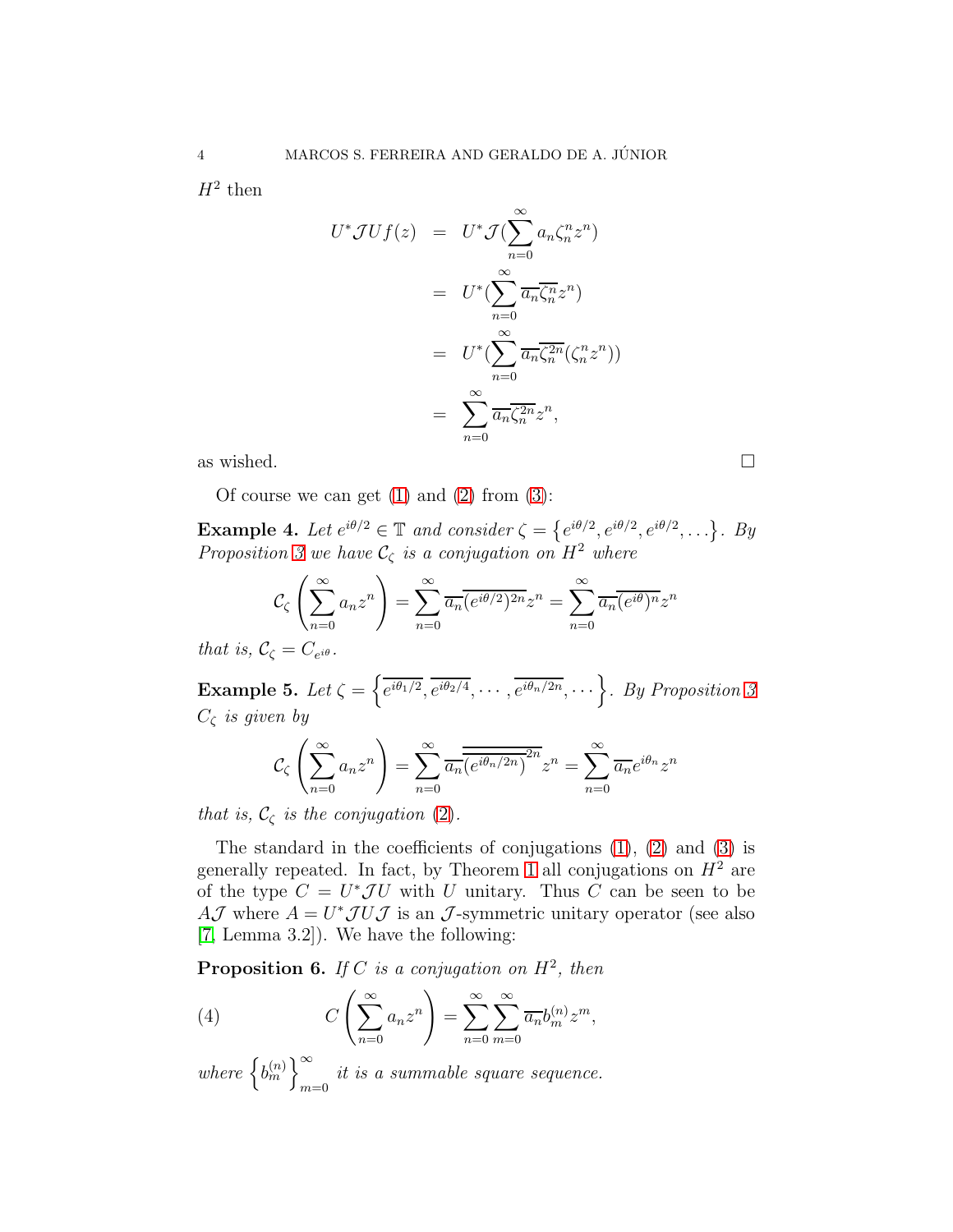*Proof.* Let  $C = A\mathcal{J}$ , where A is an  $\mathcal{J}$ -symmetric unitary operator. Thus, for all nonnegative integer  $n$  we have

$$
A(z^n)=\sum_{m=0}^\infty b_m^{(n)}z^m
$$

therefore

$$
C\left(\sum_{n=0}^{\infty} a_n z^n\right) = A\left(\sum_{n=0}^{\infty} \overline{a_n} z^n\right) = \sum_{n=0}^{\infty} \sum_{m=0}^{\infty} \overline{a_n} b_m^{(n)} z^m,
$$
as wished.

A natural question is: if C is  $C_{\lambda}$  or  $C_{\alpha}$ , which respective  $b_m^{(n)}$  coefficients satisfy [\(4\)](#page-3-0) in Proposition [6:](#page-3-1)

**Remark 7.** Let  $C = C_{e^{i\theta}}$ . By propositions [3](#page-2-3) and [6](#page-3-1) we have to  $C_{\lambda} =$ AJ, where  $A = U^* \mathcal{J} U \tilde{\mathcal{J}}$  and  $Uz^n = (e^{i\theta/2}z)^n$  for  $n = 0, 1, 2, \dots$  Thus

$$
Az^n = U^* \mathcal{J} U z^n = U^* \mathcal{J} (e^{i\theta/2} z)^n = e^{-in\theta/2} U^* z^n = \overline{(e^{i\theta})^n} z^n
$$

since  $U^*z^n = e^{-in\theta/2}z^n$  and therefore

$$
\sum_{m=0}^{\infty} b_m^{(n)} z^m = \overline{(e^{i\theta})^n} z^n,
$$

as wished. Analogously if  $C = C_{\zeta}$ , with  $\zeta = \left\{ \overline{e^{i\theta_1/2}}, \overline{e^{i\theta_2/4}}, \cdots, \overline{e^{i\theta_n/2n}}, \cdots \right\},$ we have  $Uz^n = (e^{i\theta_n/2n}z)^n$  for  $n = 0, 1, 2, \ldots$  and therefore  $Az^n =$  $e^{i\theta_n}z^n$ .

Ko and Lee considered the family of conjugations  $C_{\lambda}$  defined in [\(1\)](#page-1-0) and proved the following:

**Theorem 8.** [\[9,](#page-5-4) Theorem 2.4] If  $\varphi(z) = \sum_{n=-\infty}^{\infty} \widehat{\varphi}(n) z^n \in L^{\infty}$ , then<br> $T_{\phi}(z) = \widehat{\varphi}(n) z^n \in L^{\infty}$ , then  $T_{\varphi}$  is  $C_{\lambda}$ -symmetric if and only if  $\widehat{\varphi}(n)\lambda^n = \widehat{\varphi}(-n)$  for all  $n \in \mathbb{Z}$ .

Analogous arguments made by Ko and Lee lead us to the following.

**Theorem 9.** Let  $\zeta = {\zeta_1, \zeta_2, \ldots}$  a sequence, where  $\zeta_j \in \mathbb{T}$ , and  $\varphi(z) = \sum_{n=-\infty}^{\infty} \widehat{\varphi}(n) z^n \in L^{\infty}$ . Then  $T_{\varphi}$  is  $C_{\zeta}$ -symmetric if, and only if,  $\widehat{\varphi}(n)\zeta_n^{2n} = \widehat{\varphi}(-n)$  for all  $n = 0, 1, 2 \ldots$ .

In view of the previous theorem, it is natural to ask:

**Problem 10.** Under what conditions a Toeplitz operator  $T_{\varphi}$ , with  $\varphi \in$  $L^{\infty}$ , is C-symmetric where C is given by  $(4)$ ?